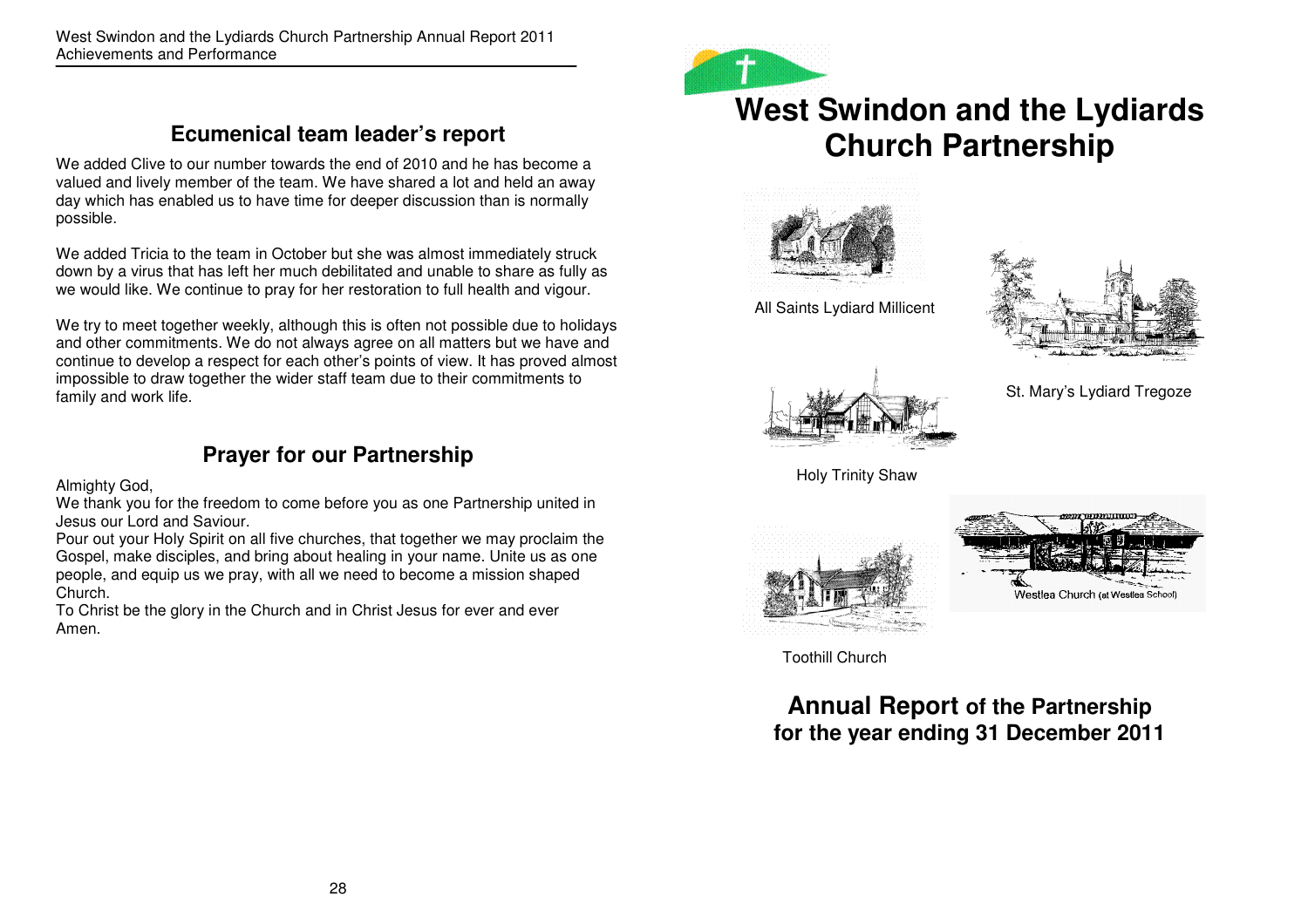| Reference and Administrative Details3                    |  |
|----------------------------------------------------------|--|
|                                                          |  |
|                                                          |  |
|                                                          |  |
|                                                          |  |
| Structure Governance and Management5                     |  |
|                                                          |  |
|                                                          |  |
|                                                          |  |
|                                                          |  |
|                                                          |  |
| Goals for 2011 and resulting activities13                |  |
| Ensure our buildings support our mission activities.  13 |  |
| Continue with our Children's and Youth work 15           |  |
|                                                          |  |
|                                                          |  |
|                                                          |  |
|                                                          |  |
|                                                          |  |
|                                                          |  |
|                                                          |  |
|                                                          |  |
|                                                          |  |
|                                                          |  |
|                                                          |  |
|                                                          |  |
|                                                          |  |
|                                                          |  |

work of many of our members in Governors of schools, although we would like to see more church people involved as foundation governors at our church schools.

We have followed through on development of lay people through bible study, theological education and house groups. I believe we have seen more engagement with the work of the Partnership council though there is still much more that we could do.

Changing older buildings to suit  $21<sup>st</sup>$  century needs is never easy and always expensive. Resources have not been easy to find, but it is good to see potential renovation at St Mary's moving ever closer to action, and All Saints looking at ways to use modern technology in an older building. Toothill have fixed some of the fundamental problems with their building and are looking forward to further developments with visual aids. Holy Trinity have changed their entrance which is much better than the old access. They have many further plans but so far lack the resources to make them a reality.

Sue Green has taken over as Partnership Treasurer and Chris Scarisbrick has picked up the reins of Partnership Secretary which has to be fitted around his regular trips to far off parts of the world. I believe that the Council has become more cohesive and friendly and we have been able to conduct our business in a friendly and enjoyable manner whilst tackling some challenging issues.

We finally got the new Common Constitution approved at the start of the year and have now become a registered Charity. We dealt with the changes in Church of England Vicars to "Common Tenure", and considered the impact on Anne's ministry. After receiving input from her churches we have made Anne's appointment open ended, but with a regular 5 yearly review due to be held early in 2012.

 We agreed after discussions with the Diocese and Tricia Roberts to license her to be a member of the staff team.

We held our AGM on a Saturday afternoon, but consensus was that this is not a good time, and the 2012 AGM will be held as part of our 5<sup>th</sup> Sunday worship at the end of April.

As I shall be retiring from ministry within the Partnership in 2013, it seems to me appropriate that I hand over to a new chair in 2012. I would like to thank those who have served on the Council for their energy and support during 2011.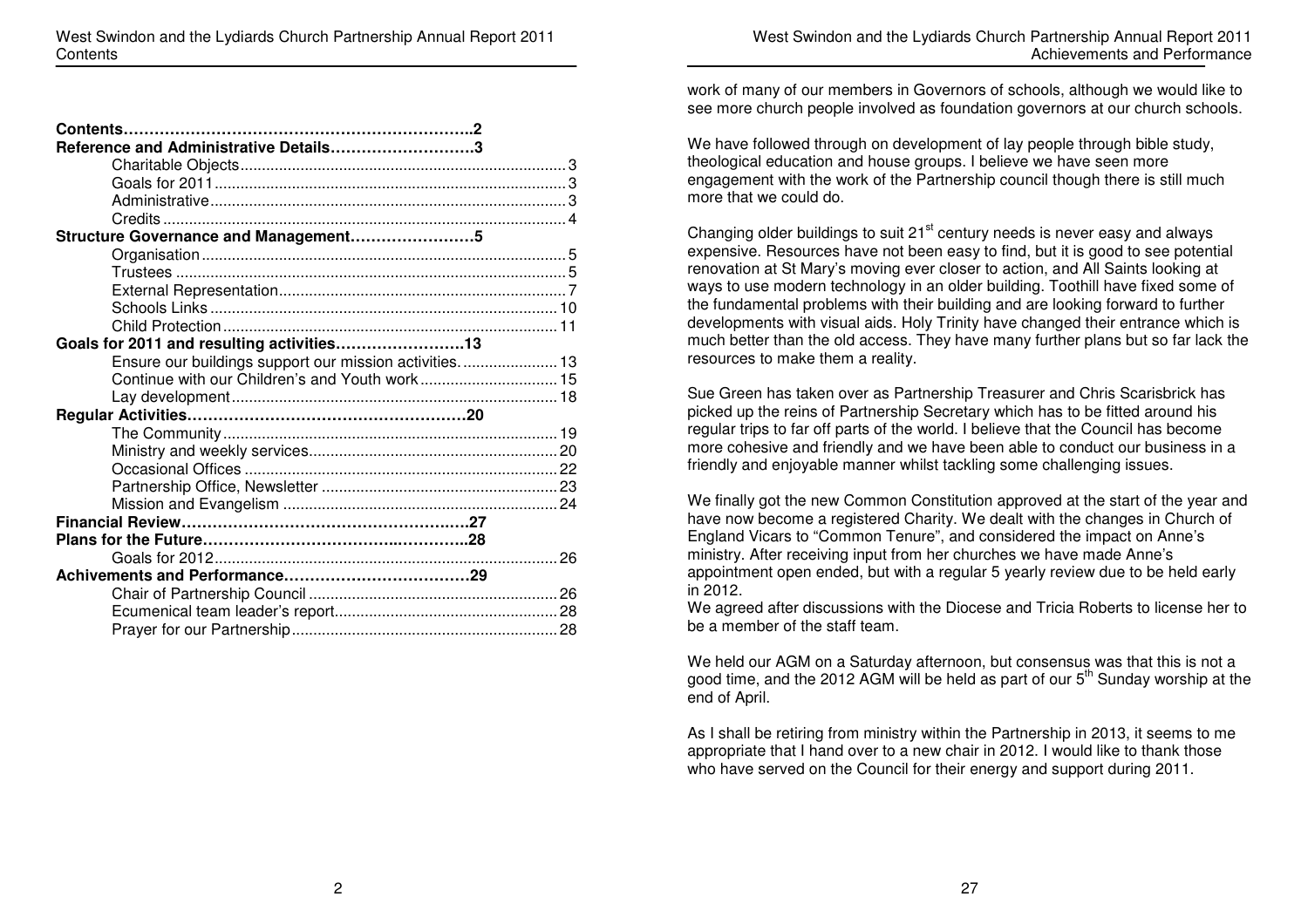workshops, Greenbelt for The Mix Festival and Npower, Methodist Church, the URC and Highworth United Reformed Church in particular for general youth work, as well as income from our churches and the young people. This money is then used to further the youth work in the area running youth clubs, The Mix Festival and the Crowdy's workshops covering salaries, expenses, running costs and equipment.

Our building funds, generated from grants, donations and fund-raising events, though consolidated into the partnership's accounts, are held and administered locally in each of the relevant churches. Responsibility for these funds is delegated to the individual churches' treasurers.

#### **Issues and trends**

 The Partnership tries to ensure that it has general fund reserves of around 6 month's costs. To keep to this it has meant that cut backs have had to be made as the funds could not have coped with a large deficit again. Looking forwards the budget for 2012 has been set at a similar level to the 2011 budget, however the signs from the churches are that this may be very difficult to achieve.

# **Goals for 2012**

Our Partnership Council propose the following (continuing, modified) goals for 2012:

- Reach out to Children and Young people through our local churches and together via Messy Church, Schools work and Emerge
- Develop ways to help lay members to contribute to the mission of the churches and Partnership
- Ensure that our buildings are adapted where possible to effectively support our Mission activities

# **Chair of Partnership Council**

2011 has been a year of consolidation for the Partnership.

We have followed through on our goals for 2011 and have developed both Messy Church and Emerge, reaching out to and changing the lives of many children and young people. Messy Church is developing more slowly that we expected but we are seeing reasonable numbers. We also reach out to children and young people through work undertaken by ministers and others in schools assemblies and by

# **Charitable Objects**

The purpose of our Partnership is to advance the Christian faith in West Swindon and the Lydiards in accordance with the principles and practices of the Participating Churches.

In achieving its purpose, the Partnership will engage in a range of activities, either on its own or with others, including (but not restricted to):

- the celebration of public worship;
- the teaching of the Christian faith;
- mission and evangelism;
- pastoral work, including visiting the sick and the bereaved;
- the provision of facilities with a Christian ethos for the local community, including (but not restricted to) the elderly, the young and other groups with special needs; and
- the support of other charities in the UK and overseas.

# **Goals for 2011**

Our Partnership Council agreed the following goals for 2011:

- Continue our outreach to Children and Young people through our local churches and together via Messy Church and Emerge
- To develop ways to help lay members to contribute to the mission of the churches and Partnership
- To ensure our buildings support our Mission activities

# **Administrative**

West Swindon and the Lydiards Church Partnership is registered in England as a charity. Charity Reg no; 1141341

West Swindon and the Lydiards Church Partnership is a registered data controller for the purposes of the Data Protection Act. Our registration number is Z2669468,

The Partnership is now registered to claim gift aid so if individuals want to give direct to either the general fund or to the work of Emerge, this can now be done tax efficiently.

Our Bank Account is with CafCash P.O. Box 289, West Malling, Kent ME19 4TA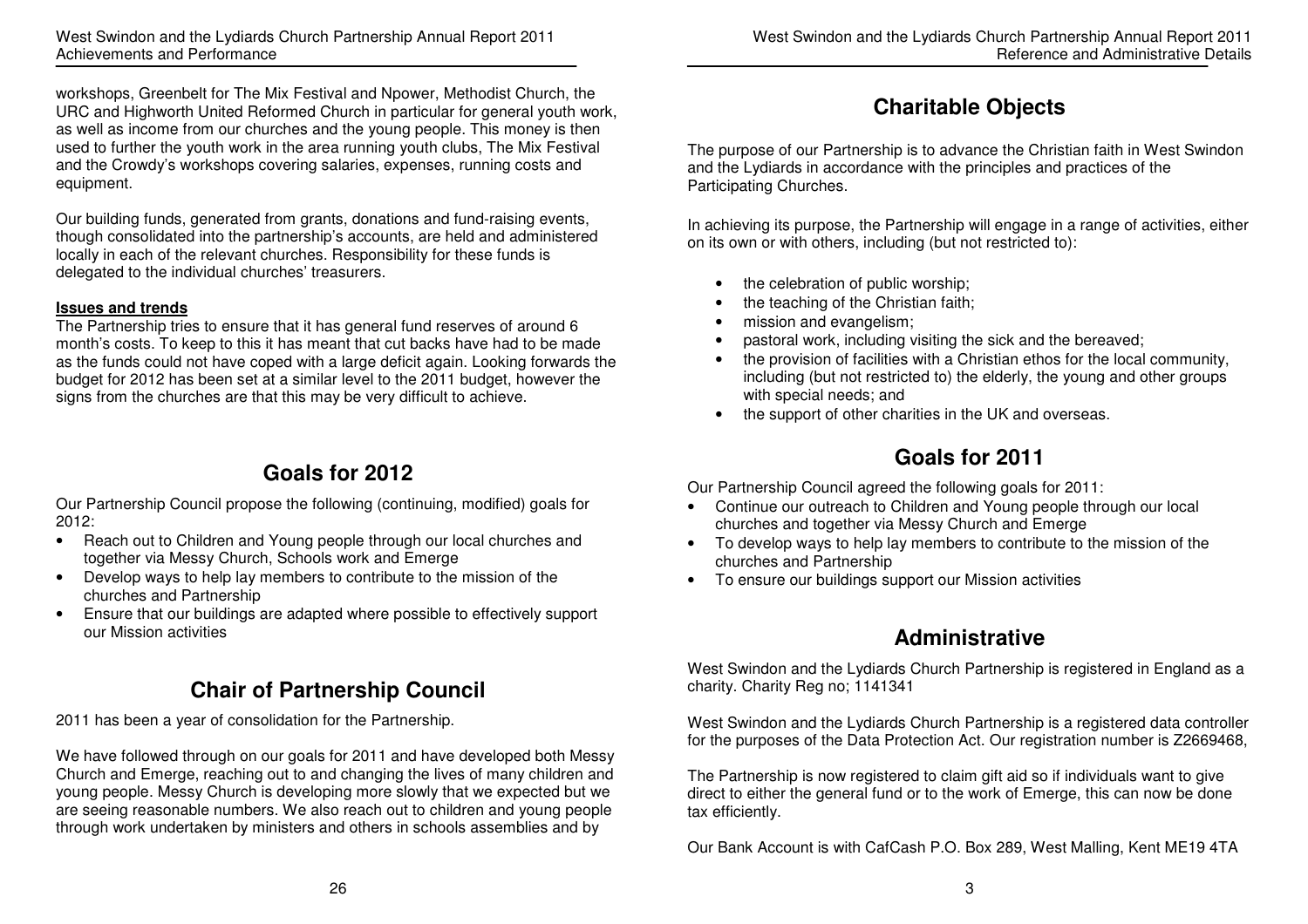Our Independent Examiner is Steve Fraser, Monahan's, 38 – 42 Newport Street, Swindon SN1 3DR.

# **Credits**

This report is produced by Claire Camm, Anne Carter, Dave Carter, Clive Deverell, Paul Gardner, Dick Gray, Janet Gray, Sue Green, Brenda Hicks, Gordon Partridge, Jan Partridge, Ed Poole, Mary Poole, David Ratnam, Tudor Roberts, Chris Scarisbrick, Julie Scarisbrick, Craig Tranfield, Pat Watson, and Julian Wright, on behalf of the Partnership Council and Trustees, in accordance with the Charities Statement Of Recommended Practice (SORP) 2005 (as updated 2008).

Responsibility for the contents is with the Partnership Council.

Church. They will be publishing a Mission statement at the their Annual Church Meeting.

In the meantime these things have helped mission happen;

- God stuff club at Lydiard Millicent School on Wednesday lunch times.
- One off Doug Horley Praise Party.
- Light Party in October where many parents and children from LM School came along.
- Real focus on getting Christmas publicity done well and out early.
- Great Christingle service
- Running Alpha every autumn.
- People going off to Children's Ministry New Wine and Spring Harvest and Green belt where they get fired up and encouraged.
- Appointing a Pastoral visitor because good pastoral work feeds through to good mission.
- Running regular Baptism preparation sessions for the whole Partnership where parents can be informed and ask questions.
- Puppets Alive meets every two weeks involving people form 2 churches in the team. This year 9 people went to the European Puppet Festival in Reading getting good training on all areas of Puppet ministry.

### **Regular Resources**

 The Partnership's main source of income is the share from the churches; this was lower than had been budgeted for but not as low as had been feared. We also received some "back" share from HTS from previous years and the usual money from office use and weddings and funerals fees. Most of the fees income is then passed back out to the diocese or clergy, organist, vergers, clerks and the churches for the use of the building. Only a small amount is kept to cover travel expenses. The office income covers office supplies and photocopying costs etc.

The Partnership's main expenditure is the contributions to the parent bodies that support & pay some of the clergy, salaries of our Baptist Minister and administrator and staff expenses. This is where the bulk of our charitable aims are met, however an increasing amount is done by volunteers which is not financially quantifiable. A small amount is then left for manse costs, general partnership expenses including children's & youth work. Some savings were made on some of these smaller costs but we were not able to give the Diocese as much contribution as we should have as we didn't have the income to cover it.

### **Grant funding**

 The Partnership also looks after Emerge's finances in a restricted fund. They received grants from Swindon Borough Council and Zurich for Crowdy's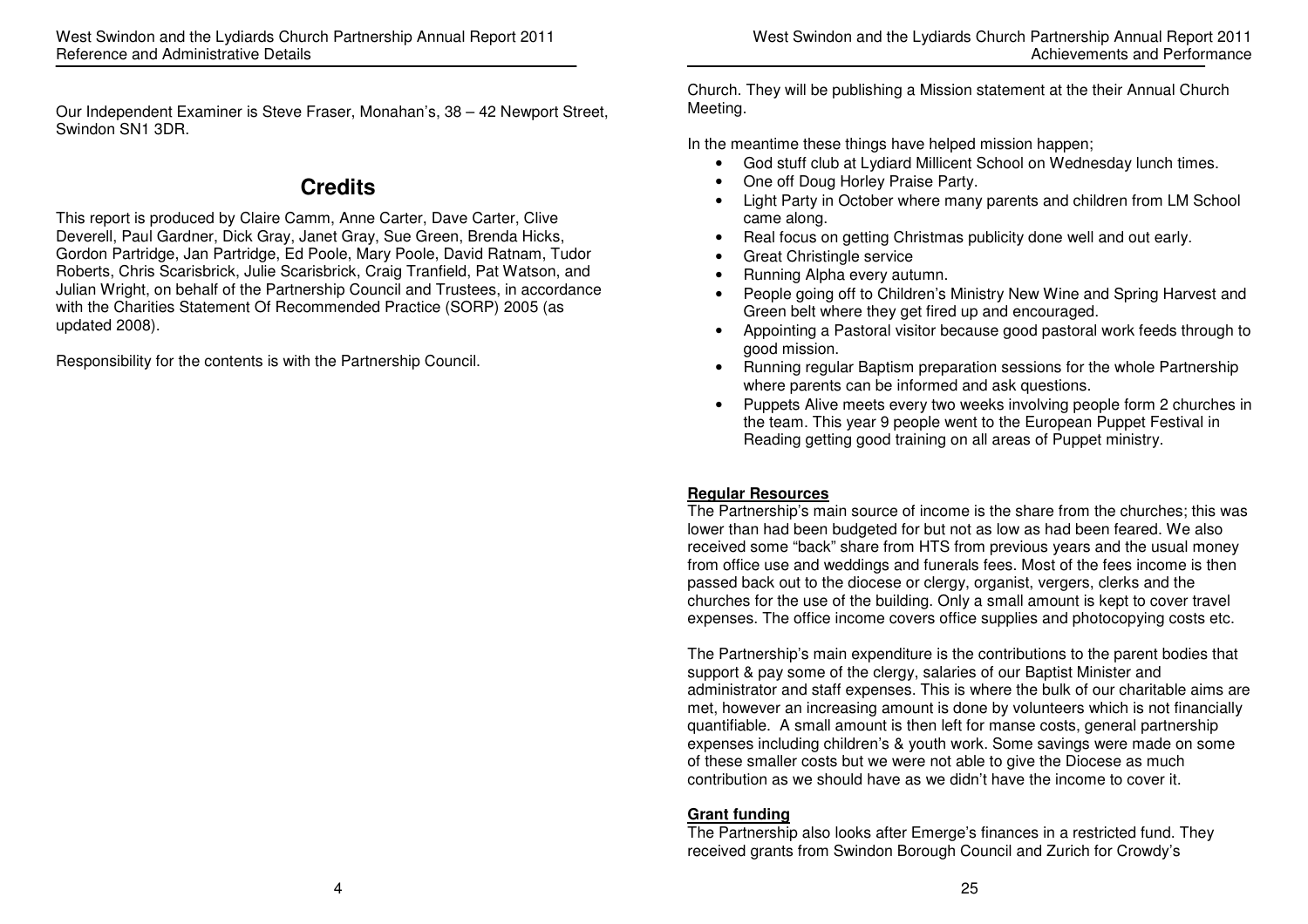#### **In Partnership**

 Our monthly magazine "In Partnership" contains news of church and local events and has information and news from the wider church. It is currently produced 11 times each year and is published both as a paper magazine and is always available on the Partnership web site.

Dick will be giving up as editor some time in 2012 and Brenda will be taking over as editor.

# **Mission and Evangelism**

For the most part each church is involved with mission and evangelism in their own communities as despite the relatively close geographical proximity, both the churches and the communities are very different in each area.

Messy Church and Emerge are obviously part of our mission and evangelism but are reported elsewhere.

For many, Christmas is an important time to connect with our communities and we have seen good numbers at our special services over this period. Shaw added a Christmas Eve Crib Service this year which attracted families from local schools. Coffee Stop on Tuesday afternoons also welcomes in those who would like some company and cake for an hour or two and numbers for this have crept up to around a dozen, which is probably at capacity for the style of group it is.

Toothill Tinies continues to thrive with an average of 18-20 carers and 20-28 children each week. Sadly the Community Café have decided to return to the Community Centre from the beginning of 2012, but we have had 3 ½ years of close association with them and their customers.

Parade services at Toothill also give us good connections with families in the community, sometimes more than tripling our congregation.

Shaw and All Saints both hosted Light Parties around Halloween. There have been a variety of other social events to connect with our communities. Following on from our Pentecost Mission that we did two years ago we have continued monthly coffee mornings around the community. These are a great way for people who we are getting to know and "regulars" can meet. It's easy to do friendly "fringe" mission.

Following on from All Saints Nympsfield weekend in May 2011 they have thought a lot as a church about their values and what they do "inside" and "outside" the

### **Organisation**

The Church Partnership comprises five churches: All Saints Church, Lydiard Millicent (ASLM) Holy Trinity Church, Shaw (HTS) St Mary's Church, Lydiard Tregoze (SMLT) Toothill Church Westlea Church

The Partnership is recognised by the Baptist Union, Church of England, Methodist Church and United Reformed Church (URC), and serves over 30,000 people living in West Swindon, The Lydiards and associated rural areas. It looks to the Swindon Churches Together as its Sponsoring Body for guidance and oversight.

The Ecumenical Staff Team of Ministers comprises those who have been duly authorised and appointed by the four participating denominations.

| Team Vicar (Church of England)     | <b>Revd Tudor Roberts</b>    |
|------------------------------------|------------------------------|
| United Reformed Church Minister    | <b>Revd Dick Gray</b>        |
| <b>Baptist Minister</b>            | <b>Revd Anne Carter</b>      |
| Team Minister (Church of England)  | <b>Revd Clive Deverell</b>   |
| Associate Team Minister (Church of | <b>Revd Patricia Roberts</b> |
| England)                           |                              |

Whilst the Revd Patricia Roberts is now formally a member of the Staff team, she has been hit with an illness that has prevented her from taking on much activity within the partnership.

### **Trustees**

The trustees are the members of the Partnership Council (PC) (Article 8 of the Constitution). Anglican Members also constitute the Parochial Church Council (PCC) when needed to conduct Anglican specific business.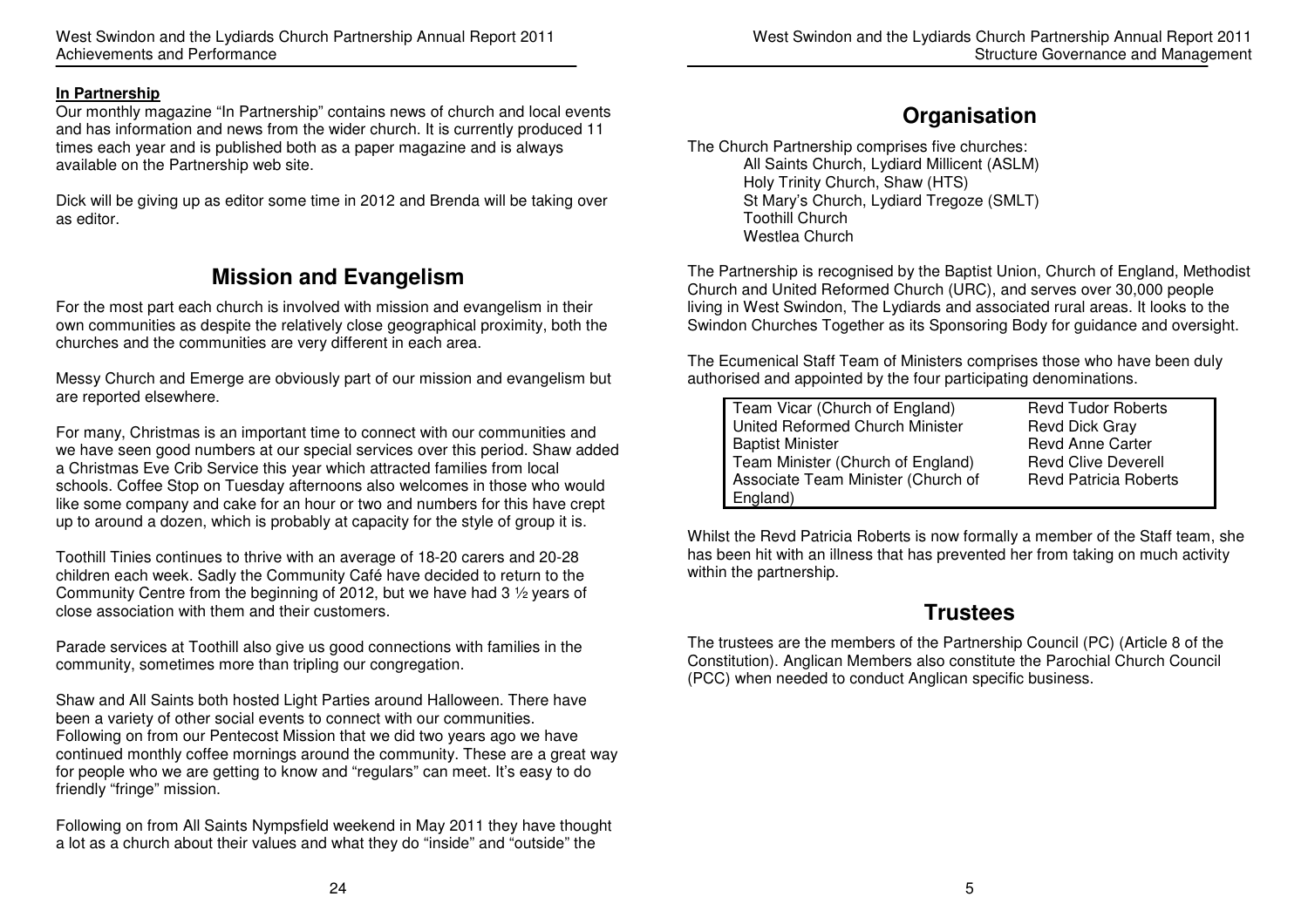West Swindon and the Lydiards Church Partnership Annual Report 2011 Structure Governance and Management

#### **The Partnership Council (PC)**

 The members of the Partnership Council who are willing and able to serve as trustees are the officers of the Partnership.

| The Ecumenical Staff Team  | As above                       |                          |  |  |
|----------------------------|--------------------------------|--------------------------|--|--|
| Partnership Council Chair  | <b>Revd Dick Gray</b>          |                          |  |  |
| Partnership Council Vice   | Lesley Franklin (R) Now Vacant |                          |  |  |
| Chair                      |                                |                          |  |  |
| Churchwardens              | <b>Craig Tranfield</b>         |                          |  |  |
| (ex-officio members        | <b>Simon Belcher</b>           |                          |  |  |
| of the PCC co-opted to PC) |                                |                          |  |  |
| <b>Senior Steward</b>      | <b>Mark Dowling</b>            |                          |  |  |
| Treasurer                  | <b>Sue Green</b>               |                          |  |  |
| Secretary                  | <b>Chris Scarisbrick</b>       |                          |  |  |
| <b>Elected Members</b>     | <b>Pat Watson</b>              | Peter Gilder             |  |  |
|                            | <b>Janet Clark</b>             | <b>Julie Scarisbrick</b> |  |  |
|                            | <b>Craig Tranfield</b>         | <b>Chris Scarisbrick</b> |  |  |
|                            |                                | Dave Carter              |  |  |
|                            |                                | <b>Ruth Kiddle (R)</b>   |  |  |
| Other co-opted members     | Mary Poole (Deanery Synod)     |                          |  |  |
|                            | David Ratnam (Diocesan Synod)  |                          |  |  |
| Annointed during user<br>( | (5)<br>Doolangel during user   |                          |  |  |

(A) Appointed during year (R) Resigned during year

We are recognised by Churches Together in England as a Single Congregation Local Ecumenical Partnership. The PC is the main governance and representative body. Its main responsibilities are broadly grouped as Regulatory, Oversight and Governance. Other responsibilities, Ministry / Mission, Pastoral care and local Leadership, are delegated to the Local Church Committees (LCC) / Leadership Teams. A fuller description of the current functions of the PC, PCC and LCC's can be found in the Partnership Constitution (2011) and in draft Standing Orders.

The PC met 4 times in 2011 January, April, July, and October in addition to the Annual General Meeting on 19 March. Main PC topics during the year were:

- Emerge development and appointment of Imogen Kershaw
- **Income and expenditure; property refurbishments; review of budget planning** process
- **Continuation of Anne Carter's Ministry and conversion to open ended** employment status
- **Fig.** Youth activity reports
- **Messy church**
- **Building developments**

West Swindon and the Lydiards Church Partnership Annual Report 2011 Achievements and Performance

Most baptisms at All Saints take place within the main morning service and at St Mary's in separate services just for baptisms. Such services also take place at Toothill and Shaw when requested.

There was a baptism by immersion at All Saints Church by Anne Carter as part of the Confirmation service as well as at Toothill during the year.

#### **Marriage Preparation**

 Marriage and wedding preparation takes place yearly at Toothill Church with participation for all the clergy in the team and other helpers. All couples getting married across the Partnership and in Purton get sent an invite. Last year we did two sessions, on Wednesdays and at the weekend. Material covered includes relationship, communication and finance as well as looking at the marriage service itself. There is a mixture of teaching and participation and testimony from people in the partnership. As with at the baptism preparation good refreshments help the event go well, and the feedback we get back is positive.

Most clergy do individual interviews with each couple as well as this course so I think we can say that couples seeking a wedding in this partnership are well prepared.

### **Partnership Office, Newsletter**

Our Administrator Brenda Hicks has been with us since June 2008. She keeps the office clean and our work up to date. She has taken on ever more of the administration of weddings. She is now active in preparing service sheets for several churches and printing the church and partnership magazines.

#### **Publicity and Communication**

- We advertise monthly in the local Link Magazine, which includes information about our Partnership, the Office telephone number, web address and email address.
- We especially promote our major festivals of Christmas, Lent, Holy Week and Easter. Cards are produced and delivered by some local churches. This year we produced joint information leaflets, through the Partnership Administrator. These show all the special Services and Events of this period.
- Generally each local church is responsible for its own publicity this is through their Monthly Magazines or Weekly Notice Sheets. Our web sites are becoming more comprehensive and traffic is building up, mostly as a result of the regular partnership news being read online, or downloaded. Browse over to http:WSwinLyd.org.uk/council/webbery to see the usage graph.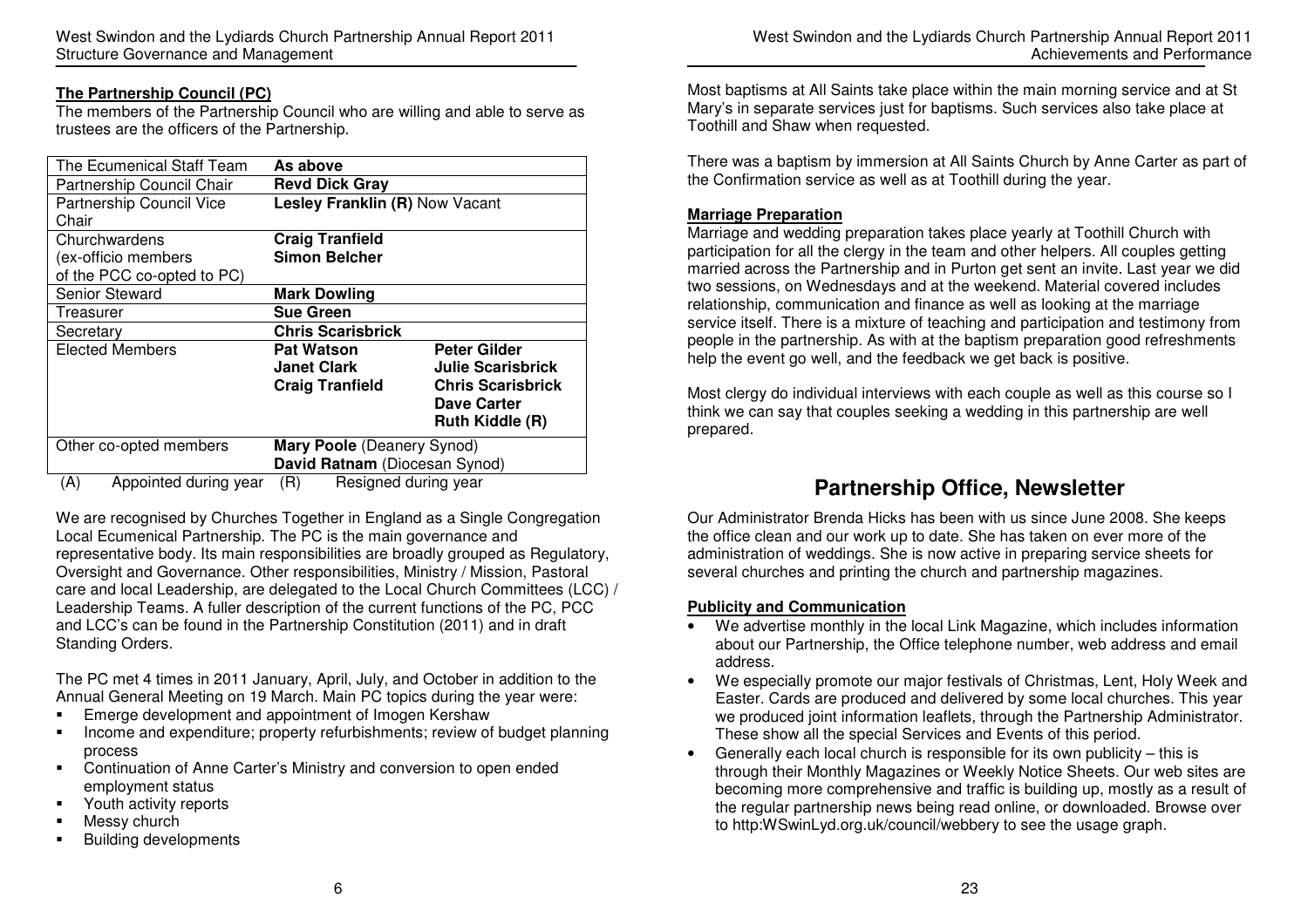• 21<sup>st</sup> October Youth & Children's Work training day

### **Local Church activities**

 There is much more that happens in each of our local churches. Their local activities are well described in their local Annual Reports, copies of which can be obtained from the Partnership Office.

# **Occasional Offices**

All Saints saw a reduction, to 7, in the number of weddings it took last year, and at the time of writing a small rise for the coming year. There were 2 services of Thanksgiving for many years of marriage. At St Mary's we had 21 Weddings of which 4 were remarriages of one individual within the relationship. It is always a joy to take a church wedding and the feedback we get is very positive.

Funerals at Church have slightly increased in number (7) but the number of people requesting a clergy person to take a crematorium funeral has dramatically decreased. Those there were surprisingly mainly pre-retirement. We have worked hard at follow up and one widower and his sons now regularly attend.

Feedback at Deanery level suggest the reduction is universal and that a secular funeral arranger in Swindon who can still do "religious" services but charges less than the clergy is doing a lot of the services.

At All Saints, Baptisms have increased in number (to 10) and are always high at St Marys Church with over forty this year.(See Baptism Preparation). We had a wonderful Partnership confirmation service last year at All Saints with candidates from across the Partnership and Purton. Two candidates from All Saints and 9 from St Marys were prepared centrally.

### **Baptism Preparation**

 All Saints Church has continued to prepare and organise baptism courses about every 3 months, to which St Mary's church also sends parents seeking baptism for their children.

The course material, written by Tricia Roberts, takes participants through why they are getting their children baptised, and also explains what a thanksgiving service is as well as a dedication service. With a crèche full refreshments and a band of helpers the morning soon goes by.

 Everybody gets a course pack with all the written material, and there is ample opportunity for participation. At each session we have adults talk about their experience of bringing children for baptism, or their reasons for delaying this until the child is ready and having a service of dedication.

The Standing Committee met 5 times in 2011, at intervals between PC meetings – to plan agendas and follow up on PC decisions.

Appointed Sub Groups handled specialist areas of work on behalf of the PC, and gave reports on progress. They included for 2011:

**Emerge Management team** 

### **Risks**

 The Partnership has a number of risks to its activities which have been assessed at either PC or Standing Committee. These include:

- ♦ Risk of financial commitment, particularly with 3 full time clergy. Reserves cover approx 6 month's stipends and expenses.
- ♦ Organisational risks due to limited deployment of Staff for a large part of the year,
- ♦ Limited resources available for work delegated to the Officers and the Standing Committee.
- ♦ Organisational and accountability risks relating to the Partnership's Policies and Procedures
- ♦ Structural risks due to the Partnership's Ecumenical nature, and membership trends in some churches

 The PC considers that these risks have been mitigated to the best practicable extent. They are monitored within the Partnership's governance processes.

### **Induction and Training of Trustees**

 There is at present no formal process for training of new or existing Trustees. However new PC members are made aware of their role and responsibilities through discussion and briefing before and at meetings.

# **External Representation**

### **Swindon Churches Together**

 At present there is no formal representative of the Partnership designated for Swindon Churches Together (SCT). However, Dick Gray is on SCT as the URC representative.

### **Anglican Deanery and Diocese**

 The Swindon Deanery has met 3 times in the last year. These meetings are a mix of information sharing often with outside speakers, discussion in small groups and deanery business. Attendance is good and all the parishes in the Deanery send at least one representative. It is stimulating to hear about new initiatives and the challenges churches face, many of these are not so different from our own. In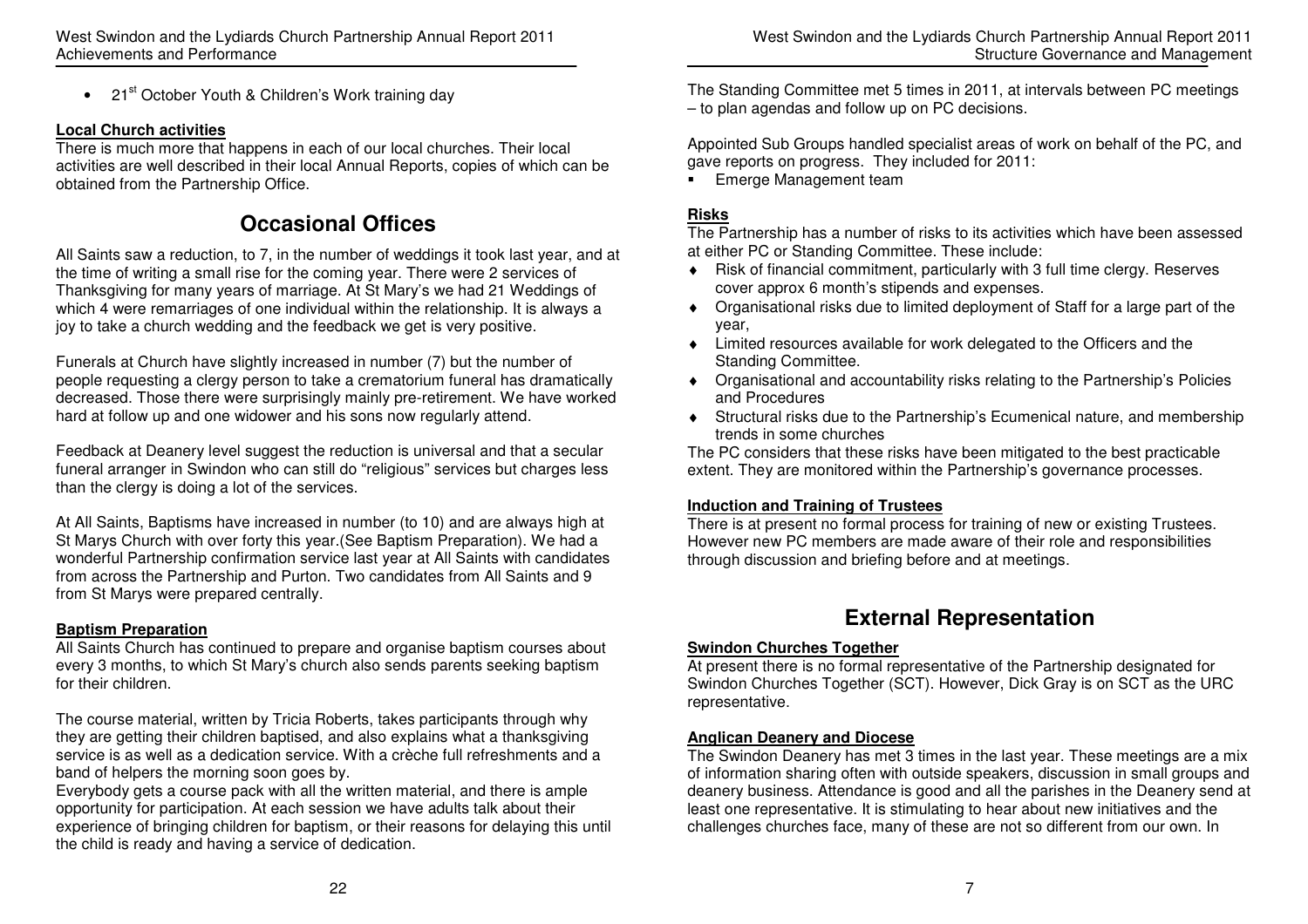discussion times others have liked hearing about the Partnership youth work and want to encourage us to see it continue.

 For 2012 the Swindon Deanery will be concentrating on developing our Diocesan Strategy 'Releasing the Energy':

- The Growth Programme commitment, influence, partnership and numbers
- Good Leadership
- Generous giving
- Ministry teams and deployment
- 'We are the Diocese, we are the Deanery' building trust, friendship and prayer together as partners in mission.

The Diocese of Bristol is committed to the growth of the Church and the Kingdom of God. As such, it is seeking to encourage its parishes and ministers as they play their part in God's mission. That encouragement takes a number of forms.

As an ecumenical partnership, West Swindon and the Lydiards has developed a particular relationship with Revd Chris Dobson, the Diocese's Ecumenical and Global Partnership Officer. Chris has come to the Partnership several times in 2011, working closely with the ministry team and leading a retreat for All Saints Lydiard Millicent exploring the church's vision for growth.

Not only is it through the Diocese that stipendiary clergy like Clive Deverell and Tudor Roberts receive stipends but it maintains and improves the homes in which they live. In 2011 the Diocese completed a five year programme of upgrading for all clergy housing, including Lydiard Millicent Vicarage. However, maintenance and upgrading is ongoing and in 2011, £30,000 was spent on the two properties in the Partnership.

More and more of the clergy that the Diocese supports are unpaid. Revd Tricia Roberts was licensed to the staff team as a self-supporting Associate Minister in June 2011. Bishop Lee, Acting Area Dean, Canon Michael Johnson and Chris Dobson worked with the Partnership to ensure she was integrated into it and was properly resourced.

Training and development is an important part of the support offered to all ministers. For example, in 2011 Revd Tudor Roberts participated in Voyage, a nine month pilot of a leadership development programme that the Diocese is offering. He also attended the "Leading your Church into Growth" conference.

Finally, the Diocesan Board of Education is working to support almost 50 church schools across the Diocese. In autumn 2011, an extension to Lydiard Millicent

|  | <b>Normal Sunday Attendance</b> |
|--|---------------------------------|
|  |                                 |

|                   | 2011  |       | 2010  |       | 2009  |       | 2008  |       | 2007  |       |
|-------------------|-------|-------|-------|-------|-------|-------|-------|-------|-------|-------|
| Church            | Adult | Child | Adult | Child | Adult | Child | Adult | Child | Adult | Child |
| <b>All Saints</b> | 78    | 20    | 80    | 20    | 77    | 19    | 87    | 20    | 81    | 20    |
| St Mary's         | 71    | 15    | 46    | 6     | 39    | 8     | 47    | 5     | 53    | 10    |
| Holy<br>Trinity   | 26    | 5     | 28    | 6     | 28    | 7     | 33    | 10    | 34    | 11    |
| Toothill          | 31    | 5     | 29    | 7     | 36    | 6     | 40    | 10    | 23    | 4     |
| Westlea           | 23    | 11    | 22    | 12    | 22    | 12    | 22    | 11    | 22    | 11    |
| Total             | 229   | 56    | 205   | 51    | 202   | 52    | 229   | 56    | 213   | 56    |

### **Joint Partnership Worship**

Several joint Services were organised again in 2011. The 5<sup>th</sup> Sunday Services have become a regular fixture now, and are supported by all churches. There is a question about having them on key Festival Sundays such as Pentecost or Advent. Occasionally these occur other than on a  $5<sup>th</sup>$  Sunday.

The 5<sup>th</sup> Sunday morning Services in 2011 were:

- $\bullet$  30<sup>th</sup> January
- 29<sup>th</sup> Mav
- $\bullet$  31st July
- $\bullet$  30<sup>th</sup> October

The joint Services in 2011 were as follows:

- Ash Wednesday
- Easter Sunrise
- $\bullet$  8<sup>th</sup> June confirmation service
- $\bullet$  5<sup>th</sup> November Memorial service for bereaved

### **Partnership events**

 As we engaged on several fronts with our buildings we limited our activities this year. However those that we did organise were great.

- $\bullet$  26<sup>th</sup> March Annual meeting
- $\bullet$  21<sup>st</sup> May Mix Festival
- $\bullet$  14<sup>th</sup> October Duggie Dug Dug praise party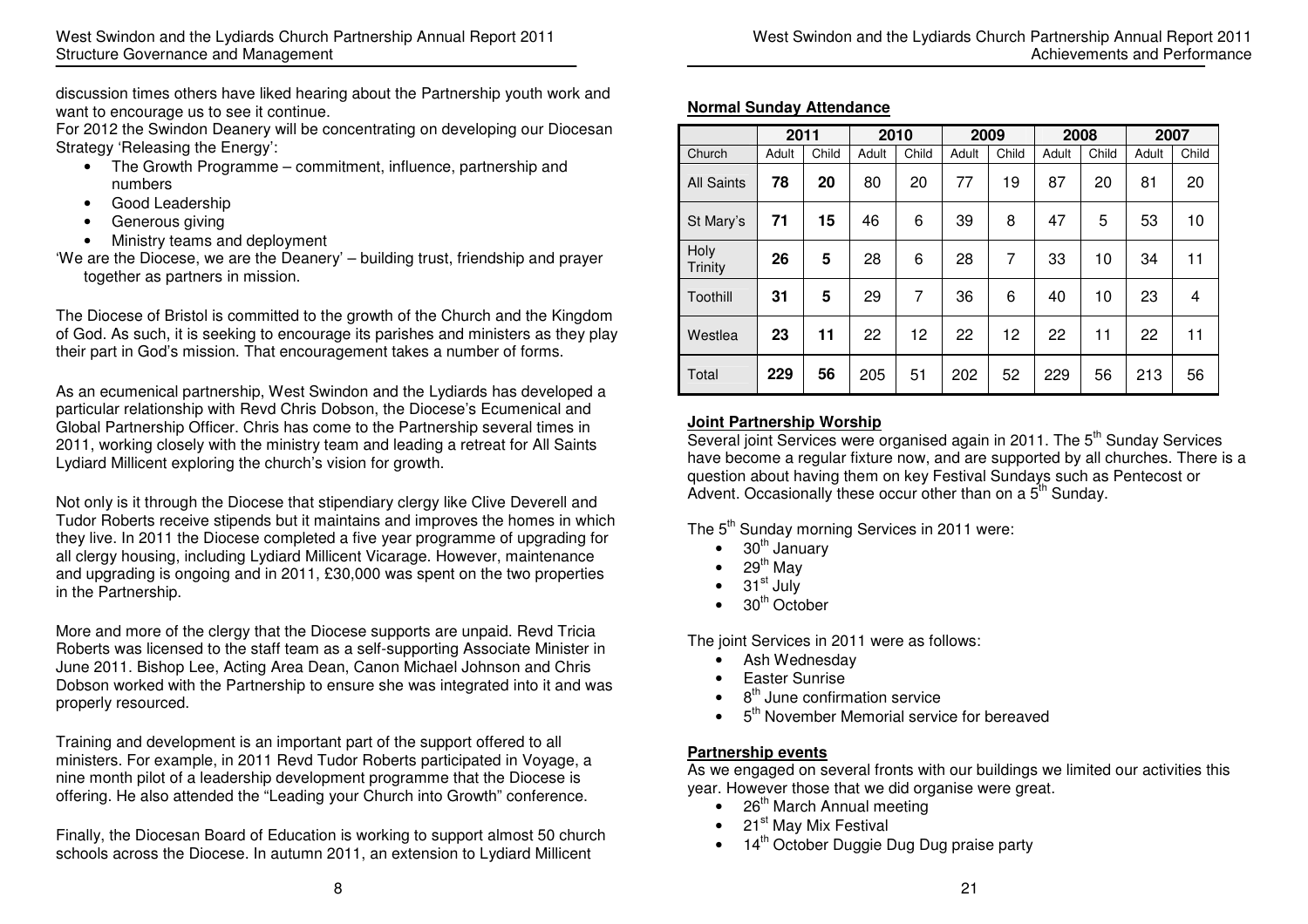### **Ministry and weekly services**

In addition to Staff Team of Ministers, we are grateful to the following members of the Partnership who assist with the leading of worship in our churches:

| <b>Methodist Local Preachers</b> | <b>Mr Mark Dowling</b><br><b>Mrs Rachel Dowling</b><br><b>Mr Gordon Partridge</b>                                                                                                                                                                              |
|----------------------------------|----------------------------------------------------------------------------------------------------------------------------------------------------------------------------------------------------------------------------------------------------------------|
| Anglican Reader                  | <b>Mrs Di Benbow</b>                                                                                                                                                                                                                                           |
| <b>Non-Stipendiary Ministers</b> | <b>Revd Mike Dilly (Baptist)</b><br><b>Revd Jan Partridge (Methodist</b><br>retired)                                                                                                                                                                           |
| <b>Other Groups</b>              | All Saints All Age Worship Team<br>St Mary's Worship team<br><b>Holy Trinity Shaw Worship team</b><br><b>Westlea Leadership Team</b><br><b>Local Church Home Group</b><br><b>Members</b><br><b>St Mary's Ukulele ladies</b><br><b>All Saints Puppets alive</b> |

There is also Team Toothill and Shaw's Worship Enabling Group who lead worship from time to time.

#### **Weekly Services**

 The worship rota is arranged across the Partnership. The Staff Team, Local Preachers and our Reader all lead services and preach not only in their 'home' church but also in the other partner churches and some lead worship in churches in the Methodist Circuit. The Methodist circuit also contributes worship leaders.

Every Sunday there is a Partnership 8am Holy Communion at All Saints Church, which typically includes two Book of Common Prayer Services, one Free Church Service and one Common Worship Service each month.

Some Sunday evenings All Saints & St Mary's Church hold an Evening Service, typically taken from Book of Common Prayer, Songs of Praise, Partnership Communion and Evening Prayer. Both services have a regular and faithful congregation with attendees coming mainly from the host church.

Our main Services take place on a Sunday Morning with each of our Churches having a thriving and enthusiastic congregation, several with crèches, children's and young people groups also being provided. The communion services generally vary between Anglican order and a Free-Church style.

Primary School was completed, made possible by increasing the amount of Glebe land leased to the Local Authority.

In terms of benefits of the Diocese to a cross denominational group, the Diocese put in over £100k in direct costs (clergy stipends and housing) and gave access to a wide range of resources to the Anglican leadership in the Partnership by way of leadership training, mission support, ministerial support and community links with local primary schools.

On a local political and community scale, the Swindon Church Audit, led by Bishop Lee, revealed over £6m worth of voluntary effort by church members in the borough and Church leaders have been using that as leverage in Local Authority and media. Bishop Mike sits in the House of Lords.

#### **Baptist Area**

 Anne continues to meet with the 'Swindon Cluster' of Baptist Ministers bi-monthly, and also with a group of women ministers from West of England Baptist Association (WEBA) and a bit wider afield in Bristol a couple of times a year. Occasions such as these provide opportunity to share concerns and joys, and to gain fresh insight and inspiration. WEBA also run the Partnership payroll for Anne and Brenda. The Baptist Union is a good resource for a practical and legal matters as well as offering some financial support towards ongoing ministerial training and development.

#### **Methodist Circuit**

 As part of the Upper Thames Circuit we have a place on the quarterly Circuit Meeting. Ron Brock has been one of our representatives for many years. Jan is a member as a minister, and Gordon as Treasurer of Toothill Church. Each of the Partnership churches could send a representative

 The Upper Thames Circuit is also part of the Great Western Federation (this includes the Chippenham Circuit and the Swindon and Marlborough Circuit) which tries to co-ordinate mission activities and other things which are better when done together, such as supporting a person to co-ordinate the Churches Action on Poverty in the area. The Declaration of Intent has been to all the churches in the Partnership now, and has travelled to every church in the Federation's area over the last 2 years; whilst this has been fraught with some difficulty it has raised the awareness of the Federation to all the congregations.

There have been several attempts to set up meetings between the Circuit Staff and the Partnership Staff in order to strengthen the relationships, but this has, so far, not been possible. As part of the Circuit we are able to use the clergy and Local Preachers in our pulpits, this is usually at a minimum 'to fill in the gaps' it would be good to invite the Circuit Superintendent to our churches. When local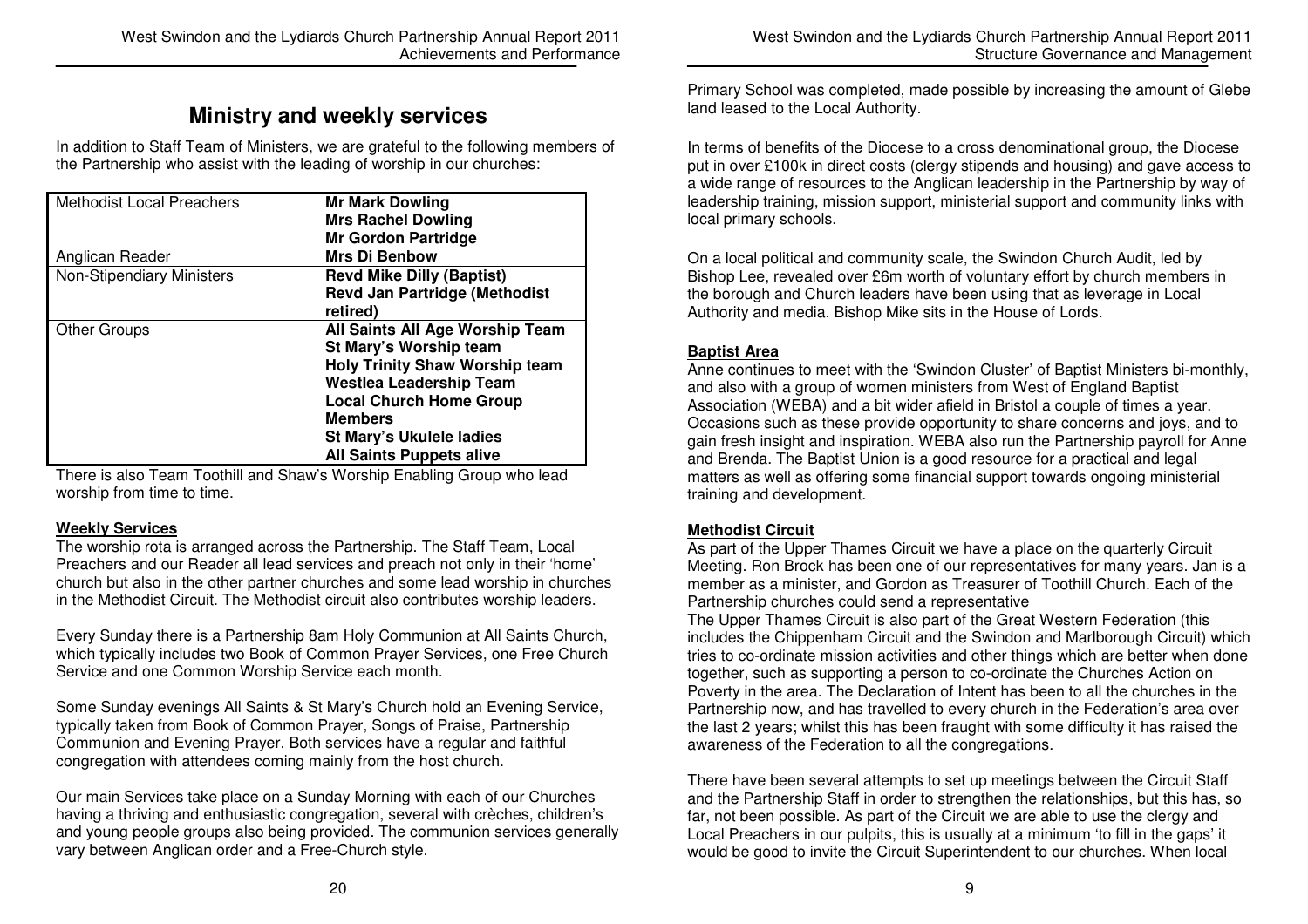preachers are in our churches they are usually very much appreciated by the congregations.

We also have the training facilities for Local preachers and for Worship Leaders. There are also other training facilities available in the Bristol District, such 'Safe from Harm' and for leaders of youth work.

 The Methodist District and the Circuit together with the URC Area and Anglican diocese financially support the Willows Counselling Service, as do several of our churches and the services of the Willows is there for everyone to access.

### **URC**

 We have a non Stipendiary Minister in Dick Gray. We can also tap into all trainings offered by URC. In the past year that has included a day on Evangelism led by Paul Stokes, and Tudor went to an assertiveness training run nationally. We have been in contact over various matters with Jan Murphy our Youth and Children's development officer and Westlea is looking at working with her over the "Child Friendly Church" award.

Dave Hoar has just started second year of the URC "Training for Learning and Serving" Foundation Course.

Westlea took part in the URC's "Growing Healthy Churches" programme and completed the Church Health Check, where it looked at the vision and mission of the church and reflected on what it does and what it could do.

Through Janet Gray as URC Synod Pastoral Adviser the partnership is in contact with our ecumenical partners through such organisations as Swindon Churches Together. Dick Gray is also the local Ecumenical Officer for the URC. Between us we have a wide contact base both within the URC and ecumenically both locally and at a higher level.

# **Schools Links**

As a Partnership we are now in regular contact with at least 8 schools for assemblies, lessons, visits to churches and occasional services. It is a delight to have so much contact and now we want to see more people from our churches involved in this work.

Ed Koppoe from Toothill co-leads an after-school club at Oliver Tomkins Infants. Children from Brookfield and Toothill also make Christingles at Christmas and then enjoy an act of worship with the candles (glow sticks!) lit. The opportunities are amazing and we are blessed by contact with the schools, and their staff too.

West Swindon and the Lydiards Church Partnership Annual Report 2011 Objectives 2011 and resulting activities

Claire Camm has continued to offer and provide training events which were well supported. A good percentage of those leading youth and children's work at St Mary's attend the October day.

Our Lent course Rich Inheritance, was predominantly lay led.

We will continue to encourage people to accept, give thanks for, grow and use the gifts God has given them as endeavour to build the kingdom of God.

# **The Community**

Membership of the Partnership is through the Local Churches, and each congregation is responsible for encouraging regular attendees into membership. Within our different church traditions there are slight differences in understanding of membership.

#### **Membership Summary**

|                     | 2011 | 2010 | 2009 | 2008 | 2007 | 2006 | 2005 | 2004 |
|---------------------|------|------|------|------|------|------|------|------|
| All<br>Saints       | 116  | 114  | 120  | 123  | 126  | 123  | 118  | 116  |
| <b>St</b><br>Mary's | 70   | 59   | 73   | 69   | 76   | 80   | 87   | 98   |
| Holy<br>Trinity     | 42   | 38   | 40   | 42   | 37   | 37   | 55   | 57   |
| Toothill            | 42   | 40   | 39   | 37   | 35   | 34   | 41   | 42   |
| Westlea             | 26   | 27   | 28   | 25   | 25   | 25   | 24   | 25   |
| <b>Total</b>        | 296  | 278  | 300  | 296  | 299  | 299  | 325  | 338  |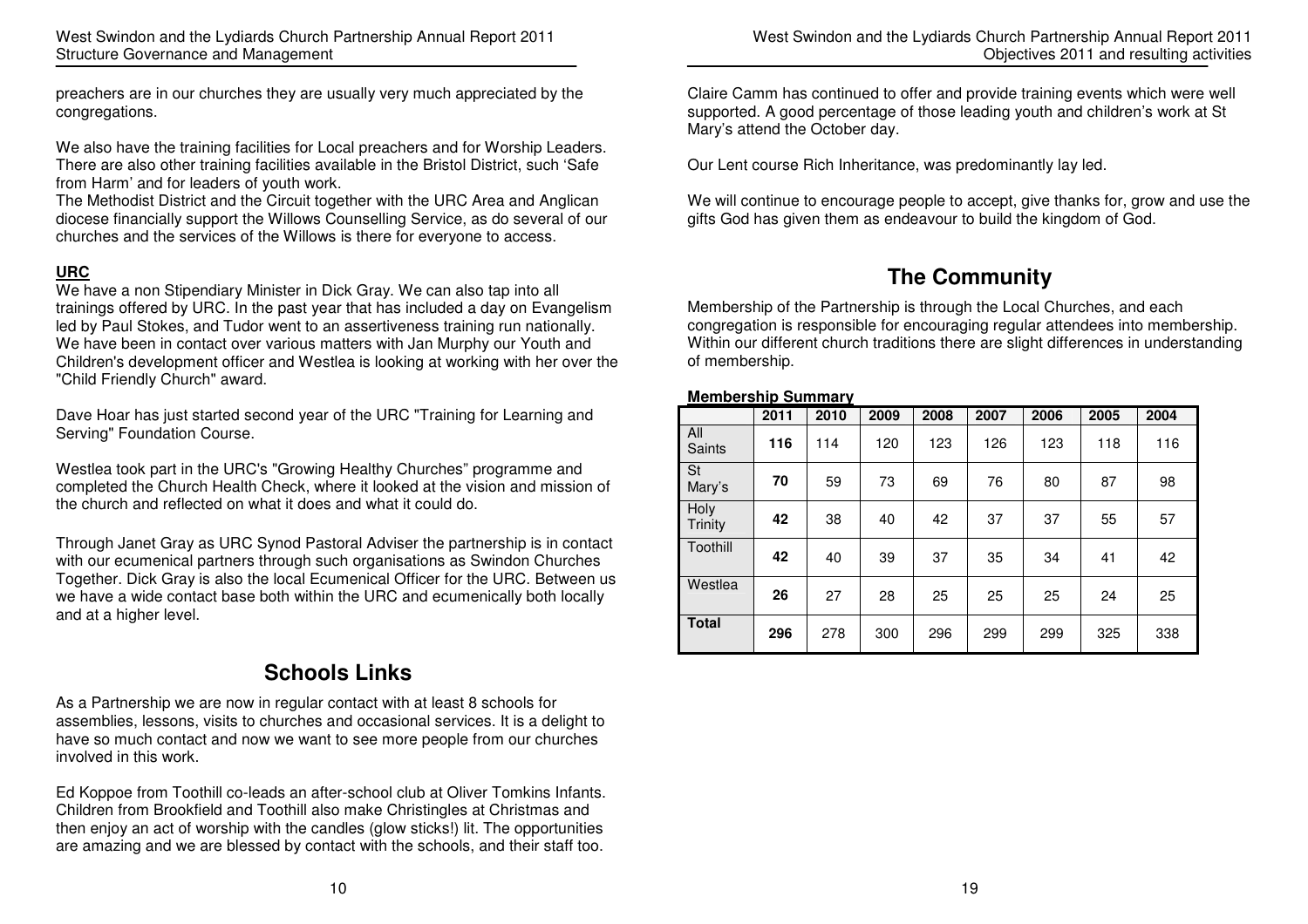junior church worked very hard to present the Nativity to the congregation. Once again we raised funds for the Toybox charity during lent. A big thank you is due to the all the wonderful folk who lead the children's work in Westlea Church.

# **Lay development**

Lay development is not and will never be always centrally organised, most takes place within our Churches subtly, for instance the Alpha Course at All Saints had a great deal of Lay leadership people being given the opportunity to grow and develop their leadership skills. Many people have the opportunity to lead home groups, prayer groups, committees and serve on leadership teams. From the training of how to administer Communion at St Mary's to our ever growing musical groups, lay development is taking place.

At All Saints we ran the first part of the Theological course from St Pauls Onslow Square in the Summer term of 2011 with people learning about Eschatology, the work of Christ and the nature of God. It is hoped to repeat this with greater participation across the Partnership and the launching of track two which will be on the Bible.

Considerable work has been done to encourage Home Groups. In autumn 2011 all ASLM groups did a joint study on Colossians and a number of people joined home groups as a result of this focus time. There are now home groups meeting on nearly every day in the week and the Men's group on Saturday continues to give opportunity for guys to get together and study the Bible and pray for each other.

All the Ministry teams at All saints continue to function very well and are a vehicle for equipping and encouraging, e.g.:

- Worship and Music Team have gone to Trinity Cheltenham for training on worship.
- Children's and Youth ministry team regularly meet and go to training events.
- The Pastoral Care team meet regularly and they have plans for a New Wine Training day in the autumn of 2012.

This year began with the Pastoral Course led by Anne and myself, and was greatly appreciated by all those who attended and Sue Jones has taken up her role at All Saints with Gusto and I know other teams continue to benefit from the training.

Heather Benn, Tudor and Tricia Roberts plus the God Stuff team lead assemblies and offer Religious Education (RE) lessons regularly into Lydiard Millicent School. The God Stuff lunch time clubs are great and are building relationships and giving children a chance to discover about God in a relaxed and fun setting. Tudor and Heather have done assemblies at Peatmoor, and recently Tudor has gone in with two All Saints Church parents of children at Shaw Ridge School who want to begin doing assembly work.

Clive, as a governor of Oliver Tomkins, has been into School regularly, also conducting assemblies there. In addition he has conducted school assemblies at Tregoze, and Shaw Ridge. We regularly receive School visits and have developed a growing link with the music and drama departments at Lydiard Park Academy. The Nativity Festival gave us an opportunity to involve schools in a new way; the displays in St Mary's were amazing.

### **Foundation Governors, Lydiard Millicent**

 The foundation governors for Lydiard Millicent Church of England School are Debbie Butler, Sharon Thomas, and Tudor Roberts.

 The school recently received an outstanding SIAS (Statutory Inspection of Anglican Schools) report for the Diocese of Bristol, reflecting the way in which the Christian ethos of the school is maintained and new ventures have been forged between church and School. With a new School building opened by the Bishop of Swindon the school is going from strength to strength. Teaching of RE at the school is of a high standard and all the foundation governors are involved with monitoring this. There is very good co-operation between church and school with assemblies in school, and RE visits in Church with Tricia Roberts doing a lot of these sessions when the children come to visit All Saints.

### **Foundation Governors, Oliver Tomkins**

Sue Green Clive Deverell Nigel Howarth Nicola Cole Dorothy Beck Peter Firth Donna Bloomfield John Maxwell

# **Child Protection**

We have had just one incident or concern about protecting children this year. This was adequately dealt with at the time. The incident is well documented and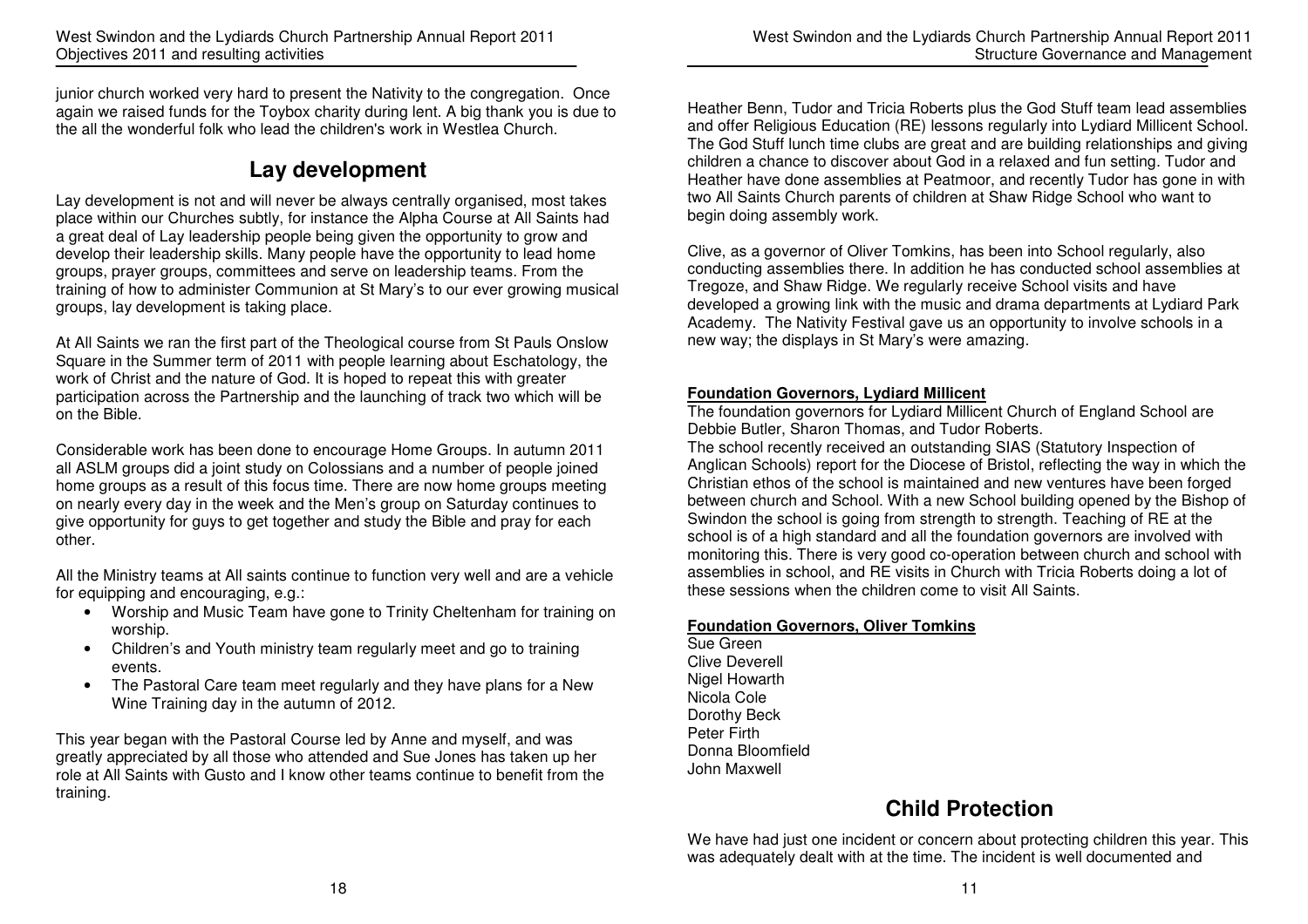confidential. No further actions were required as a result. We have received new Criminal Records Bureau (CRB) checks on 12 people during the year (plus some renewals), and have in total 65 CRB-checked volunteers working regularly with children. During the year we have had a couple of opportunities for people to train or be retrained in child protection.

We are working on a policy for protection of Vulnerable Adults, which we hope will be approved and implemented during 2012.

**All Saints** - With thanks to the commitment, energy and enthusiasm of a wonderful team, it has been another great year for our children and young people, with all age groups being catered for during our Sunday morning service. We have good links with our local school including regular assemblies, a lunchtime God Stuff club, community pack and wrap for Operation Christmas Child, a Duggie Dug Dug Praise Party and a Christmas experience trail. We have now begun the process of allowing children to take Holy Communion which is ongoing. Also, we have joined the Swindon Churches Youth Work Charter which demonstrates our commitment to continually care for and disciple children and young people and explore ways of involving them fully in the life of All Saints.

**Holy Trinity Shaw** – Sunday school was restarted during the past year. We have a small but enthusiastic group of 4 children. We have studied stories from Matthew's gospel and the Lord's Prayer using a combination of drama, craft and games. We are planning to follow the Biblefresh E100 Challenge topics as used in the morning services.

**Saint Mary's** - It has been a landmark year for us as we have seen the realisation of a long held dream to be able to run a separate group for our secondary-schoolaged children thanks to Doreen Mbabazi and now Imogen Kershaw coming to strengthen our dedicated leadership team. Our Youth Group meets monthly on Sunday mornings, complementing our general Junior Church sessions, which number over a dozen children altogether. Junior Church continues to be a very active, valued and integral part of the whole fellowship.

**Toothill** – Children attending church last year had been sporadic. The numbers vary from none to about 4. Members of the church are available on a rota basis each Sunday to provide for those that come. As their ages increase from 'crèche' upwards we see this becoming a more regular provision.

It's a different story with Toothill Tinies (Thursdays) where numbers continue to grow with new mums and babies joining. The highest number of children that attended was 28. This was very encouraging and the comments that came from mums were very favourable. They found the church very welcoming, safe and spacious for the children to play. They also appreciated the support given by the church team.

 **Westlea** – Once again attendance has been good across the all age ranges and we have 18 young people on our register. This year we had a record 5 youngsters move up from Sunday Club to Godzone and have had to look at distribution of staff to meet adult to children ratios. One of the older members of Godzone adapted a Christmas storybook to become our Nativity script and all the

.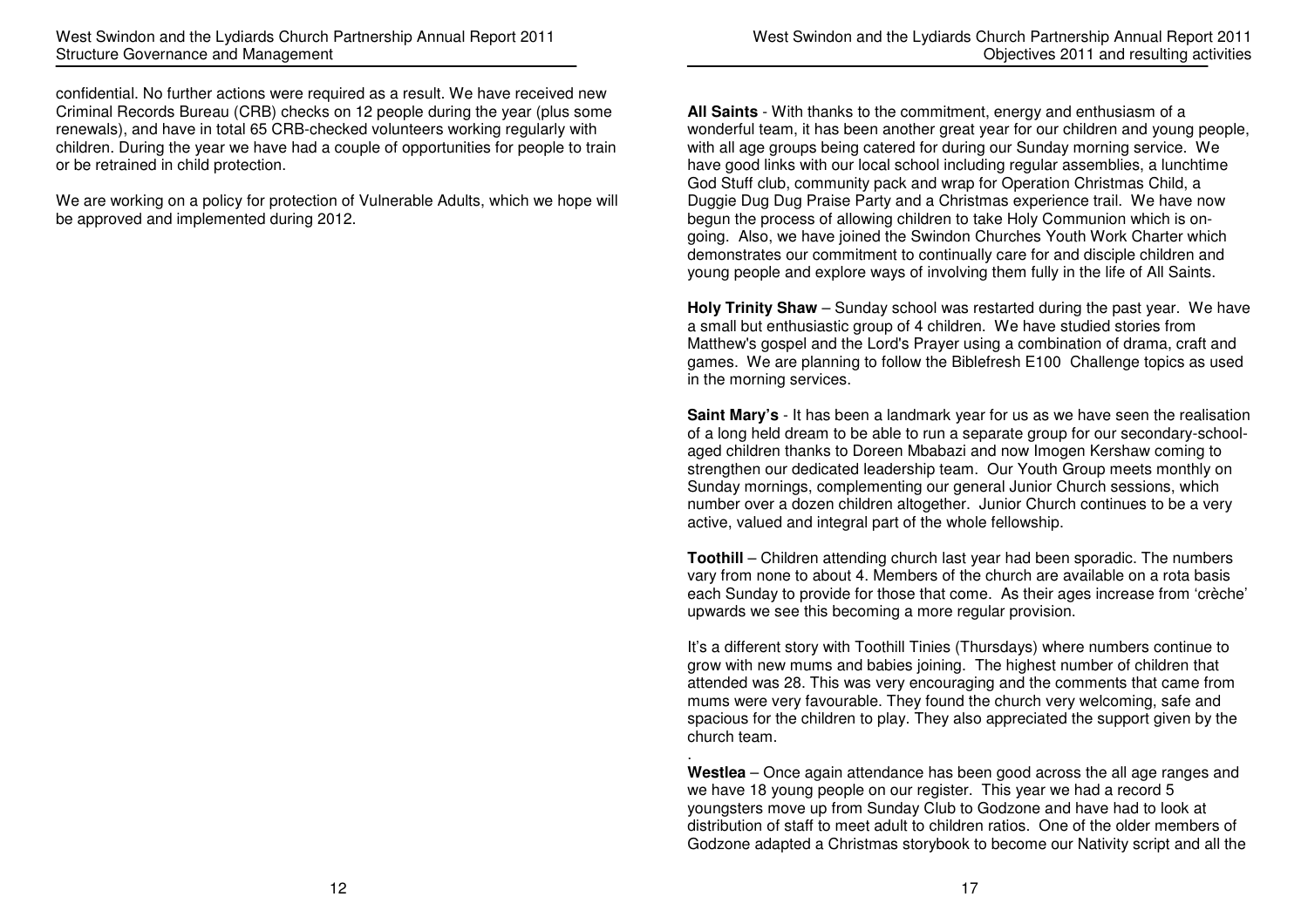financial targets, however, and donations came from a mixture of local corporate and statutory sources, national church bodies, partnership churches, church members and parents. The proportions given by each is roughly the same as the previous year and we give thanks for the fact that local companies greatly appreciate the value of the youth work we are providing for the community; without their funding we could not afford to run the project.

#### **Messy Church**

 Messy Church continues to meet at Holy Trinity Shaw on the second Sunday of each month (except August) at 4pm with a variety of craft activities related to the months theme. Then at about 4:45 we move into the worship area for a short time of celebration which includes singing, stories and prayer to develops the theme and then have a light (cooked) meal together and finish notionally at about 5:30, although people rarely leave as soon as that!

Messy church does not aim to bring more people to our churches for the 'normal' services. It does aim to share the good news of Jesus in a variety of ways with those who might not otherwise hear it.

Over the months we have had a number of 'one-off' visitors, but have also been blessed with a number for whom Messy Church is a real must in their monthly calendar with some managing 9 out of the 11 possible attendances. The age range of the children has been higher than the previous year which has been good, and although guest numbers were a bit low through the summer and early autumn there was an encouraging increase in November and December – we wait with anticipation to see how that develops this year. But it's not just about children – rather Messy Church is for families.

Finally (almost!), thanks to the fantastic team who help lead messy church each month – you have produced some remarkable craft and other activities, not to mention the food etc.

Please continue to pray for us each month as we reach out to those on the messy edge of the church.

#### **Children's work across the Partnership**

 Other parts of this report have highlighted the work being done in/with Schools whether taking assemblies, taking lessons, hosting visits to the church buildings, acting as governors, running after school clubs and in numerous other ways. In addition to this there are the toddler groups which go under a number of names/titles, but in essence reach out to young children and their parents/carers at various times in the week. And then there is the work done faithfully week by week with the children in the various churches on a Sunday Morning.

### **Ensure our buildings support our mission activities.**

#### **Holy Trinity, Shaw**

 After gaining permission a number of improvements have been made. It was therefore with great excitement that we received from the builder the completion of our new entrance. Users are no longer confronted by a large concrete wall but a lobby with accessible light switches! We have also wired the light switches for the hall into it rather than a corridor away. It may sound trivial but makes the building so much more usable. Furthermore, it is no longer a grubby shell of a building as we have taken on commercial cleaners so we now have a fresh image to our local community.

Unfortunately, due to other calls upon the finances we have been unable to afford the modifications to make one end suitable for use by vulnerable people but have made grant requests and await their outcome.

#### **Toothill**

 In 2010 we set out our vision for changes to our building which would make it a clearer representation of what it says about God, our relationship with him, and our relationship with our community.

After setting our goals that original document concluded "It would be easy to be overwhelmed by the size of the task and downcast at our lack of resource… Yet Anne constantly reminds us we are not dependant on our own resource, and encourages us to have a big vision for we have a great big God. She constantly challenges us to let God's will be done, not ours; constantly reminds us that all things are possible in God".

This last year and a bit (2011) has been proof of that! God has richly blessed us and we have already achieved far more than we could ever have imagined. We have done so much that says God is special, both awesome and intimate; that God loves, invites, and welcomes all people, to both worship and fellowship; so much that says we do too. We thank God for that! The list below includes some of the things we have achieved in making our building more accessible, usable, comfortable, warm and effective.

- Major floor repairs
- New carpet to the sanctuary area
- Rearrange the sanctuary furniture
- Rearrange ancillary rooms to provide more storage space
- Replace some of the old banners with new ones and clean the others
- Raise the cross and install backlighting to it
- Install a new projection screen at a new location